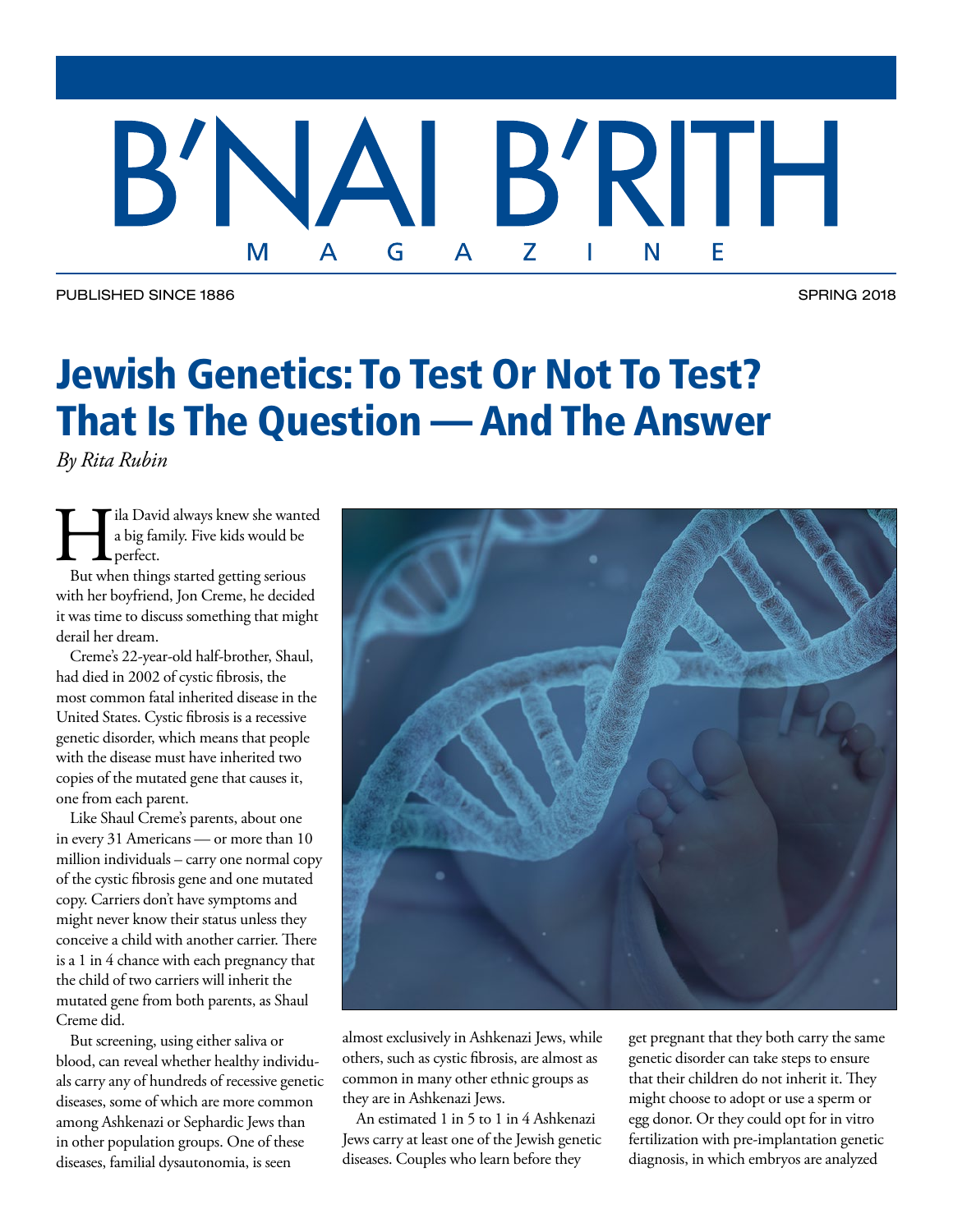

### Photo by Hannah Brode

Mitchell Eisenberg, 30, and Gabrielle Schechter, 29, complete consent forms for JScreen carrier testing at Adas Israel Congregation in Washington, D.C. The couple is planning a September wedding.

genetically, and then only those with one or no copy of the mutation are transferred to the mother's womb.

Without pre-conception carrier screening, expectant couples wouldn't learn that they carry the same disease unless late testing, such as amniocentesis, showed their fetus had a recessive genetic disorder. At that point, the only way they could avoid giving birth to an affected child would be to end the pregnancy.

"Doing genetic testing does not obligate you to do anything you're not comfortable with," beyond getting the results, Dr. Evelyn Karson, a Bethesda, Maryland, obstetrician-gynecologist and geneticist, said at a recent program on the subject at Adas Israel Congregation in Washington, D.C. That means a couple once informed they are at risk may decide to take their chances and conceive naturally or use a donor egg or sperm or adopt.

### **Clergy in Agreement**

Associations of rabbis and cantors all support the need to educate couples planning marriage to get carrier screening for Jewish genetic diseases.

"You call the caterer, you call the band, and you call the Victor Center," says genetics counselor Deborah Wasserman of the Victor Center for the Prevention of Jewish Genetic Diseases, a nonprofit based at Miami's Nicklaus Children's Hospital.



Photos by Hannah Broder

Hillary Kener of JScreen points out the amount of saliva that must be deposited into the collection tube for carrier testing.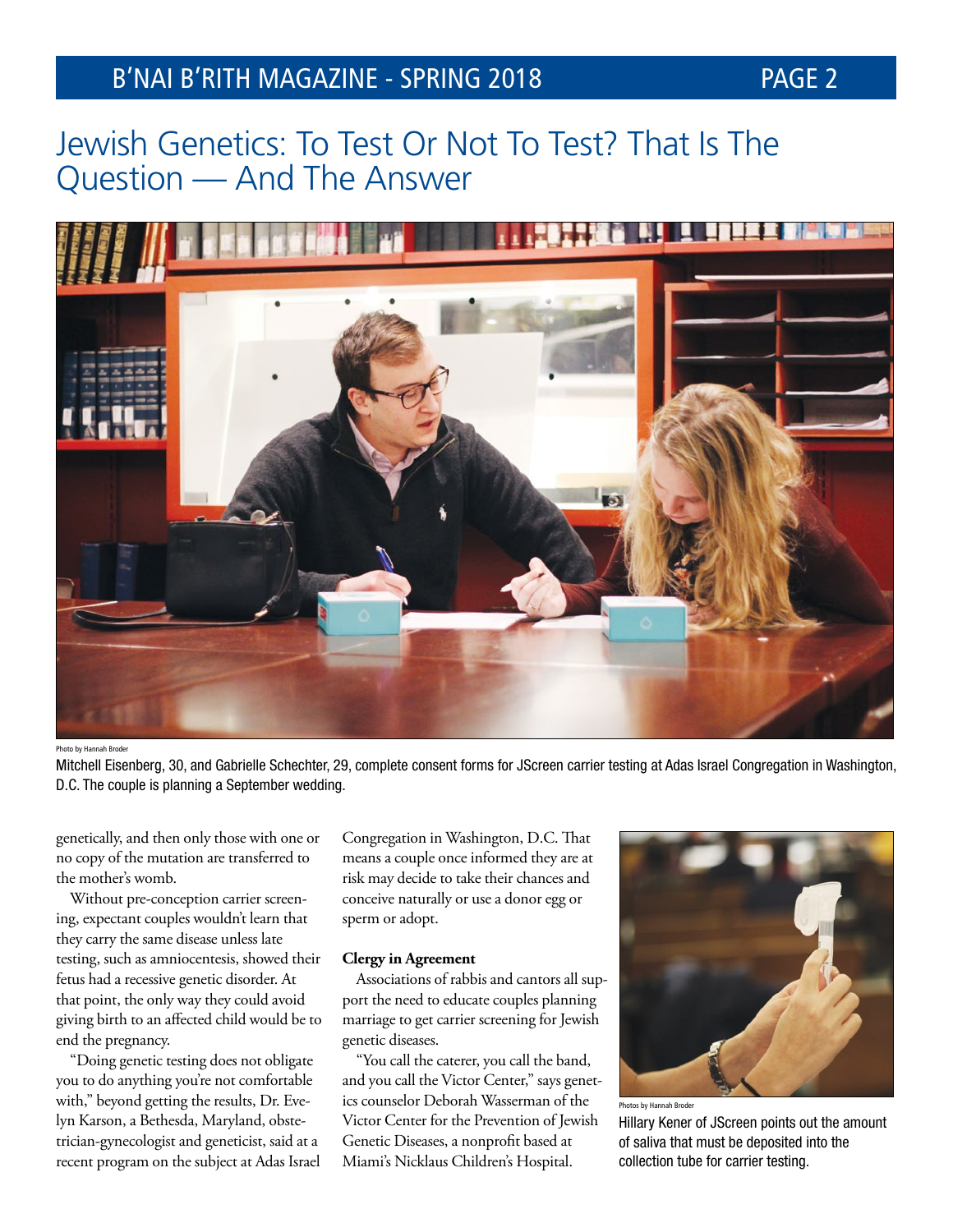

Hillary Kener, assistant director of outreach and marketing for the nonprofit JScreen, based at Atlanta's Emory University, echoes Wasserman, "It's becoming something that people add to their wedding checklist: You get a chuppah, you get JScreen," Kener says. Both the Victor Center and JScreen, for which Karson serves as a consultant, offer screening and genetic counseling to Jews and their non-Jewish partners nationwide. The nonprofits were founded by parents who had children with devastating recessive genetic diseases.

Reform Rabbi Peter Kasdan, an advisor for the Jewish Genetic Disease Consortium, works closely with both organizations. For years, he has required all couples who want him to officiate at their wedding to get screened and show him the results. He even arranges their screening.

"A lot of rabbis now do what I do," says Kasdan, who retired from Temple Emanu-El in Livingston, New Jersey, and now lives in Longboat Key, Florida. "We all recommend pre-conception testing, not post-conception testing, because that's where you get involved in real moral issues."

Back in 1975, the Central Conference of American Rabbis (CCAR), which represents Reform rabbis, called upon its members to educate couples contem-

Familial Dysautonomia is inherited in an autosomal recessive pattern, depicted here. Parents each carry one copy of the mutated gene but typically do not show signs and symptoms of the condition.

plating marriage about premarital carrier screening for Tay-Sachs disease. Since then, the Conference has continued to urge rabbis and cantors to educate congregants about screening, and the number of genetic diseases for which screening is available has grown.

"I take this very, very seriously," Kasdan says. "Over the years, I buried eight of my students who died of one of these diseases."

Like Kasdan, Conservative Rabbi Bill Lebeau, senior consultant for rabbinic and institutional leadership for the Rabbinical Assembly, has advocated preconception carrier screening since the 1970s.

The issue turned personal for Lebeau 20 years ago, when his grandson Ezra was born with familial dysautonomia, three years before the advent of preconception and prenatal testing for the disorder. This

disease affects the sensory nervous system, which controls such activities as taste and pain perception, and the autonomic nervous system, which controls involuntary actions such as digestion, breathing and the regulation of blood pressure and body temperature.

For his entire life, Ezra has received nutrition through a feeding tube because he can't swallow properly. His lungs are deteriorating, so he must be tethered constantly to a large oxygen tank, which means he can't walk long distances. After Ezra was born, Lebeau, former dean of the Rabbinical School at the Jewish Theological Seminary of America, stopped traveling on weekends so that he and his wife could give their daughter and son-in-law a break in caring for their son.

The birth of children with a genetic disease has implications not only for their immediate family but also their extended family. When carrier screening became possible, Lebeau's four other children were tested. Against the odds, none of them was found to be a carrier. Prenatal screening



Rabbi Josef Ekstein of New York, who founded Dor Yeshorim in 1983, after four of his children died of Tay-Sachs.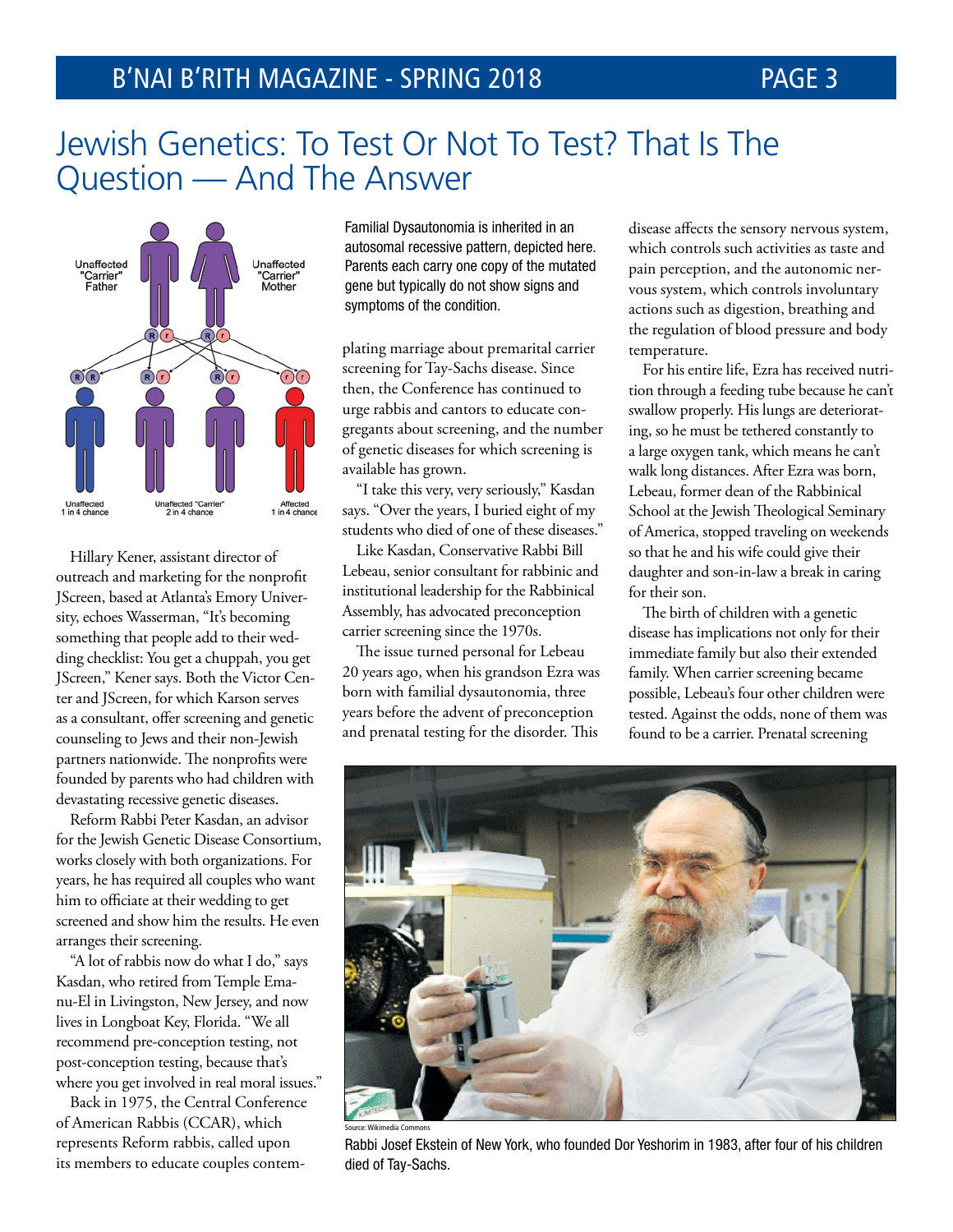showed that Ezra's now 15-year-old sister was unaffected by it.

 "Once you have testing, then you're in control, and I don't see a downside for any couple," Lebeau says.

Anyone who thinks carrier screening smacks of eugenics would be sadly mistaken, Kasdan says. "It's not a question of creating a perfect child. I'm not a proponent of parents being able to pick out the color of the child's eyes or whether the child will be an athlete."

The oldest and largest carrier screening organization focusing on Jewish genetic diseases is Dor Yeshorim, founded in 1983 by Orthodox Rabbi Josef Ekstein of New York after four of his children died of Tay-Sachs. "I am a Holocaust survivor. I was born in the middle of the Second World War. I hope that I am not a suspect for practicing eugenics," Ekstein told the Associated Press in 2010. "We are trying to have healthy children."

Dor Yeshorim, according to its website, annually screens more than 25,000 "young adults of marriageable age" through private appointments and mass screenings at Jewish schools in the United States, Israel and nine other countries, its approach differs from the Victor Center or JScreen. Dor Yeshorim screens for up to 19 genetic diseases that are more common in the Ashkenazi population and for up to 17 diseases that are more common in the Sephardic/Mizrahi population. (Several diseases, such as cystic fibrosis and Tay-Sachs, are on both the Ashkenazi and Sephardic/Mizrahi screening panels). JScreen and the Victor Center, on the other hand, screen for more than 200 genetic diseases.

But the biggest difference between Dor Yeshorim and JScreen and the other two screening organizations is that it does not disclose detailed screening results. Clients, many of whom are ultra-Orthodox young people working with a shadchan, or matchmaker, are given a unique ID number. When they are considering marriage, they



Tay-Sachs disease is inherited in an autosomal recessive pattern.

call Dor Yeshorim's automated hotline and enter their ID number and that of their prospective spouse. Within a few business hours, a Dor Yeshorim representative will call to say whether they are compatible, meaning they don't carry the same genetic disease, if any, or incompatible, meaning they both carry a gene for the same disorder. Counseling is provided for incompatible couples.

Tay-Sachs was the first Jewish genetic disease for which screening became possible. "Tay-Sachs really got people thinking about how families could be more proactive in understanding what their risks are," says Jennifer McCafferty, director of the Nicklaus Children's Hospital Research Institute in Miami, home of the Victor Center. "Our message is that information is powerful and empowering."

There is no treatment for Tay-Sachs, a progressive neurological disorder. Symptoms of the most common form appear at three to six months of age. As the disease progresses, children experience seizures, loss of eyesight and hearing, intellectual disability and paralysis. Those with this severe form of Tay-Sachs usually don't live beyond early childhood.

About one in every 250 people in the general population is a Tay-Sachs carrier. But among Ashkenazi Jews, French Canadians and Louisiana Cajuns, roughly one out of every 27 people carries the disease, according to the National Tay-Sachs and Allied Diseases Association (NTSAD).

Before carrier screening for Tay-Sachs began in the early 1970s, more than 100 Ashkenazi children were diagnosed with the disease in the United States every year, NTSAD Executive Director Susan Kahn says. Today, at most only a handful of children are diagnosed annually with Tay-Sachs in the U.S. Ashkenazi community, thanks to preconception testing.

To reach as many people as possible, the Victor Center and JScreen conduct educational and screening programs at Jewish community centers, synagogues, Hillels and Chabad houses. In just three days in 2016, the Victor Center screened 1,200 individuals at Yeshiva University in New York, says Wasserman.

And in January, JScreen announced it is entering into a partnership with Honeymoon Israel, which provides group trips to Israel for couples with at least one Jewish partner. Honeymoon Israel couples will receive a coupon code to help subsidize the cost of screening by JScreen, which they can use before or after their trip.

### **Carrier Screening Is Vital**

Four out of every five babies with a genetic disease are born to parents with no known family history of it, according to JScreen.

But it was not yet available when Shaul Creme was born. Before the now 31-year-old web developer Jon Creme had even met Hila David, his brother's illness spurred him to order a test kit from 23andMe, a direct-to-consumer genetic testing company. He spit into a tube and mailed it back to the Mountain View, California, company for analysis.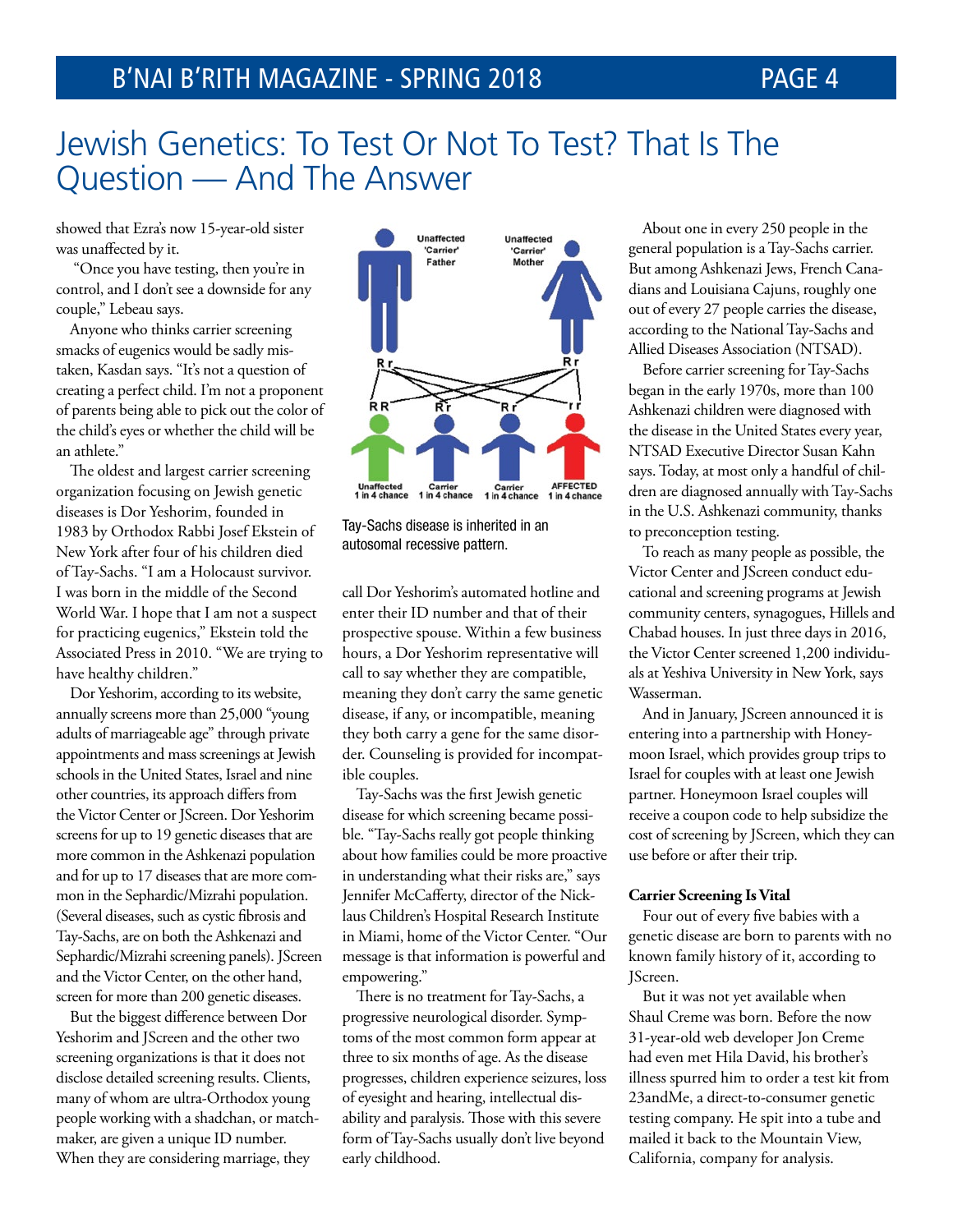## B'NAI B'RITH MAGAZINE - SPRING 2018 PAGE 5

## Jewish Genetics: To Test Or Not To Test? That Is The Question — And The Answer



Photo by Anya Kernes Photography Hila David and Jon Creme.

They weren't yet engaged, but Creme already knew that he and David, who met in Tel Aviv as interns after they graduated college, might want to have children someday. That is why he felt the need to tell her that his 23andMe test revealed that he was indeed a cystic fibrosis carrier, which could present a problem if she, too, carried a genetic mutation for the disease.

"We sort of had this moment of panic," recalls David, who turns 29 in April and works in human resources for the TOMS shoe company.

She decided against testing with 23andMe, because it did not offer genetic counseling with the results. A friend recommended JScreen, and one of its genetic counselors reviewed Creme's 23andMe results and felt it wasn't necessary to confirm them with more testing. David was then screened by JScreen, which provided her with the answer she had hoped for: She is not a cystic fibrosis carrier, so none of those longed-for five children could be affected by the disease.

"JScreen made it such a smooth process," said David, who became engaged to Creme in October 2016, shortly after receiving her results. They wed in February and live in Southern California.

Alan Guy on an unexpected path.

By their second wedding anniversary, in June 2017, the New Jersey couple began to talk about starting their family in the fall. They're both Ashkenazi, and they're both health professionals — she's an audiologist, he's a sports medicine physician — so they knew that they should be screened to see if they carried any Jewish genetic diseases.

"We weren't ever really thinking it would come back and there would be an issue," says 30-year-old Aufseeser.

But testing through her ob-gyn revealed they both carried a genetic mutation for Gaucher disease, a metabolic disorder of which there are multiple types. Symptoms of Type 1, the most common type, might not appear until adulthood and can range from mild to severe. But individuals with Type 2 can experience life-threatening problems at an early age.

"That kind of threw us into the world of in vitro fertilization, which we didn't know anything about." Aufseeser says.

Testing showed that three of their embryos didn't carry even one copy of the genetic mutation for Gaucher, let alone two. In June, one of them was transferred to Aufseeser's uterus, but it developed into an

ectopic pregnancy, in which a fertilized egg implants outside the womb, usually, as in Aufseeser's case, in a fallopian tube. Ectopic pregnancies don't develop normally and must be removed.

The two other embryos that had no genetic mutation for Gaucher were less likely to result in a pregnancy because, overall, they were of poorer quality than other embryos that carried one mutation. So in September, one of the better-quality embryos with a single mutation for Gaucher was transferred to Aufseeser's



View Paige Aufseeser and Alan Guy's pregnancy announcement video.

[https://www.youtube.com/watch?time\\_](https://www.youtube.com/watch?time_continue=1&v=SUjo8F-S1X4) [continue=1&v=SUjo8F-S1X4](https://www.youtube.com/watch?time_continue=1&v=SUjo8F-S1X4)

## Carrier screening put Paige Aufseeser and

Photo credit: Fred Marcus Studio.

Paige Aufseeser and Alan Guy.